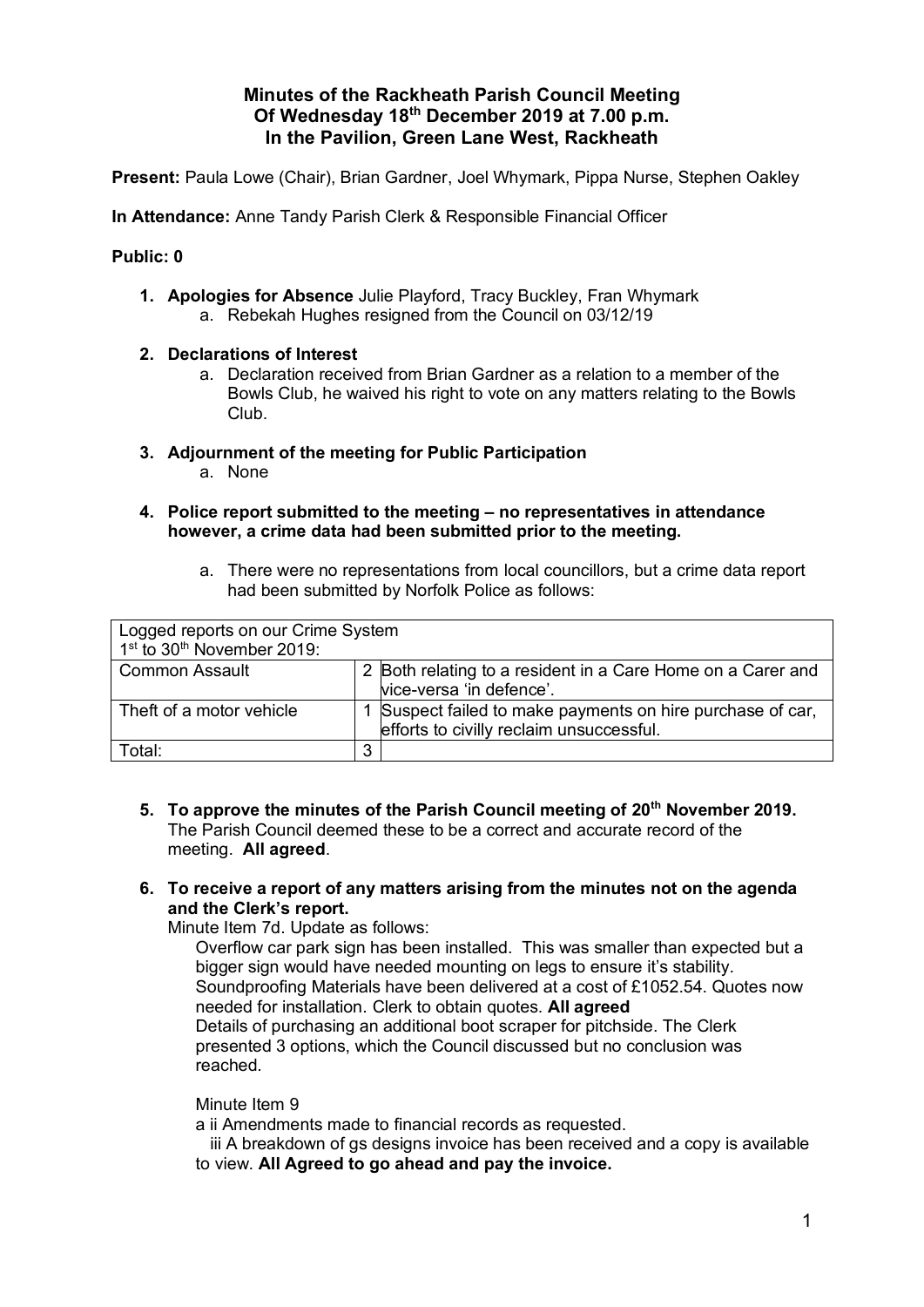b Regarding the request by the Council for details of where the events/youth fund money was recorded. The previous Clerk has been contacted and the details are recorded on December 2018 budget spreadsheet. Paula concluded that these monies are in the Jubilee park fund.

### **7. To receive the minutes of the Parks and Leisure Committee meeting of 11 th December to include progress updates and recommendations concerning Pavilion Building Works**:

- a. Pavilion facilities: It was established that there are 2 outstanding jobs which need to be completed and paid for; lining of the drains and resolving the door opening mechanisms on three of the external doors. The cost for the drains is estimated at £1,000.00. The doors could be up to £3,000.00
- b. Report from Booking Assistant. All members had seen this and had no further comments to make.
- c. Progress with Bowls Club agreement. Finance Committee are meeting in early January 2020 to discuss fees for 2020. Communication from the Bowls Club suggests that they still dispute that they should pay this. PC agreed that if payment is not received by  $4<sup>th</sup>$  January, then give a final reminder and 14 days to pay.
- d. Nursery provision on land at the Pavilion. The applicant was advised to obtain a full survey for connection to Pavilion utilities and meet with the Clerk to discuss the best access arrangements. Further update on this is awaited.
- e. Events for 2020 Fireworks to go ahead and PLC are looking into the viability of Rackheath Live. Pippa reported that, for it to be worthwhile it needs to be more profitable. It takes a lot of time to organise and Parish Council members are few in number. Main issue is the consumption of food and drink which needs to be addressed to encourage those who attend to buy food at the event, thus increasing revenue, rather than brining their own.
- f. Jubilee Park. Through BDC an application is being made for a Pocket Park Grant to install a path across the park from the new gated entrance and move the light from the Cabin at the Church onto a lightpole so that the pathway remains lit. Brian has been in discussion and has made it clear there must be **no** cost to the PC for this work to be undertaken.
- g. To receive recommendations of the Committee on the following:
	- i. Review of grass cutting and grounds maintenance quotes and contract for 2020. It was discussed whether the PC continues to pay for the grass cutting at Trinity Church now that it is used less as a community facility. All agreed to remove this from the grounds maintenance contract but continue to fund the grass cutting at All Saints Church.

## **8. To consider the following Planning Matters.**

- a. Old School Playing Field, Green Lane West, Rackheath Application : 20191513. Parking issues were reviewed, and Planning requested that parking bays needed to be properly marked out.
- b. Details of a development on Salhouse Road which crosses over from Sprowston into the Parish of Rackheath. Consultation period by Barratt Homes ended today. Pippa presented a prepared response to this application as the PC had not previously been consulted. **All agreed** for the response to be submitted to Barrett Homes. Clerk to action this evening.
- c. Lovells development on Green Lane West, have come back with proposed changes to the plans based on the last feedback from Planning. Pippa has scrutinised this and a further response was submitted from planning to ask for the outstanding matters to be addressed.